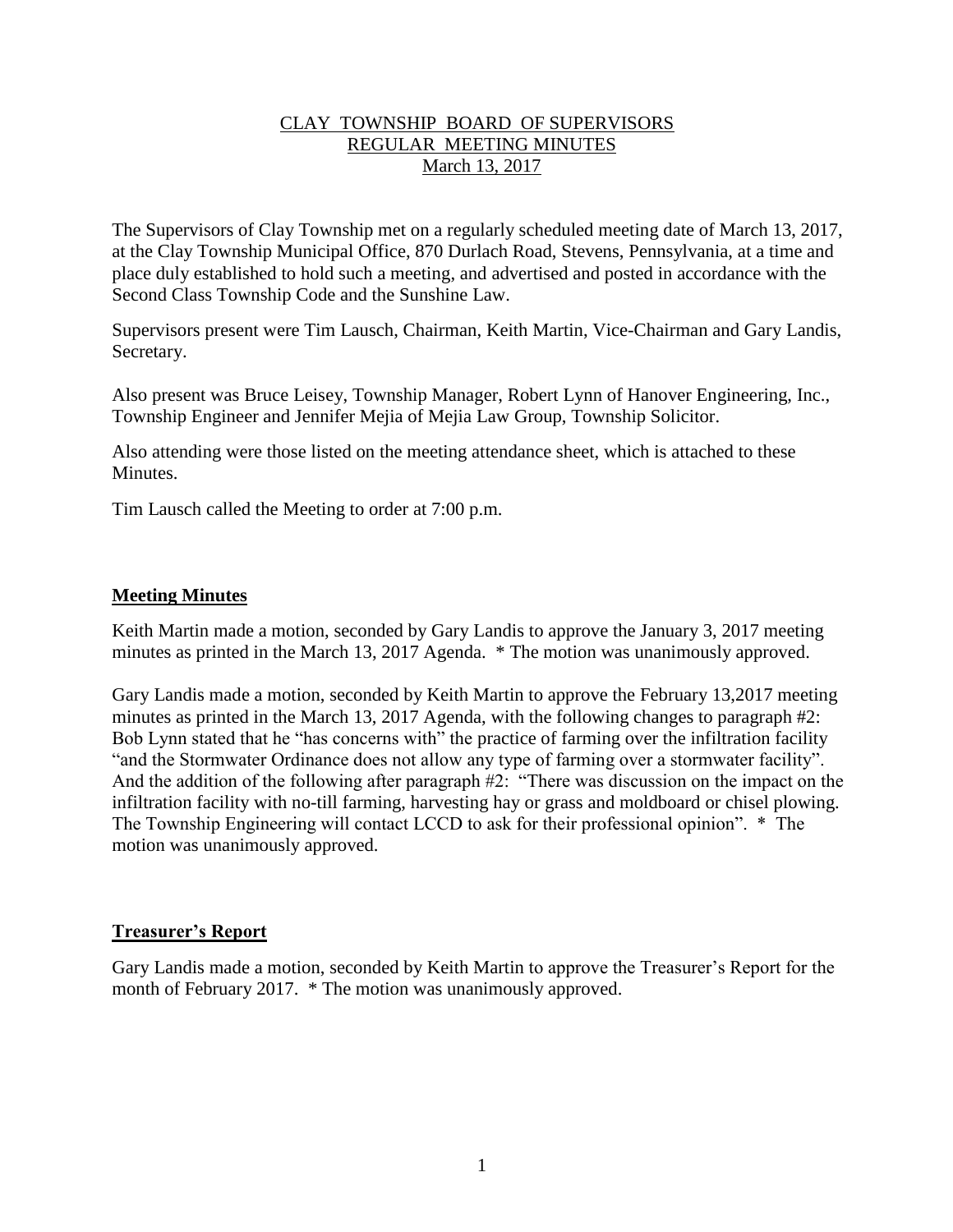# **Visitors**

1. Durlach & Mt Airy Fire Company

Representatives were Jonathan Zimmerman, Captain; John Martin, President and Don Moyer, Fire Chief.

Jonathan Zimmerman reviewed the details of the February  $25<sup>th</sup>$  storm event with the Board of Supervisors. 325 man hours were spent in the 24 hour period for a total of approximately 2500 man hours spent. Saturday 68 fire fighters responded and Sunday 83 with 45 volunteers.

Tim Lausch thanked the Durlach & Mt Airy Fire Company on behalf of the Board of Supervisors and Township Staff for everything they did during the event. Tim also said the Township is willing to assist financially with expenses incurred during the event.

Don Moyer inquired about the firefighter tax relief program and reviewed the first due alarm box allocations with the Board of Supervisors.

No decisions were made on either of these topics at this time.

2. Joshua Parson, Lancaster County Commissioner

Lancaster County commissioner Joshua Parsons updated the Board of Supervisors and audience on the activities of the Lancaster County Commissioner's and gave an overview of the 2018 reassessment process.

Mr. Parsons also passed along his appreciation to the members of the Durlach & Mt Airy Fire Company and the Clay Township Board of Supervisors.

Lou Katz asked if the millage rate will be going down.

Mr. Parsons said that the final assessment numbers will be out in June and at that time you will be able to appeal your assessment if you feel it is not correct. The new millage rate will be determined in October and set on December 17, 2017.

Chief Steffen thanked Mr. Parsons for the Lancaster County Commissioner's being engaged with the County Chief's Association.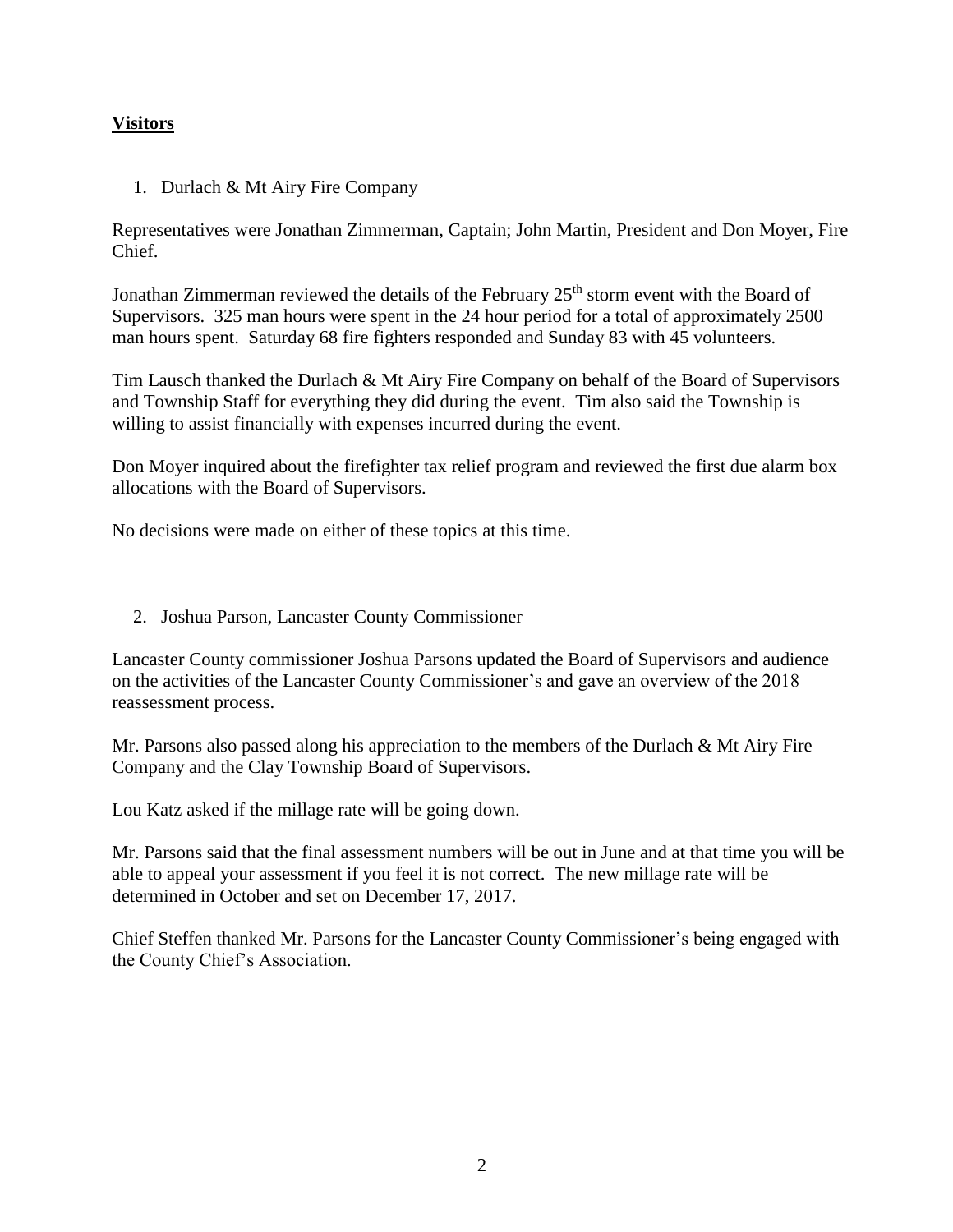3. Paul Moore, EASD School Resource Officer

Officer Moore thanked the Board of Supervisors for their support.

Officer Moore discussed his three core functions as School Resource Officer teaching, law enforcement and mentoring with the Board of Supervisors and the audience. Keith Martin expressed the Board of Supervisors' appreciation for everything that he does at the school.

4. Tom Zorbaugh, Clay Township Zoning Officer

Tom reviewed his monthly report with the Board of Supervisors. Tom and Bruce are going to begin working on identifying necessary modifications to the current Zoning Ordinance.

# **Engineer's Report**

1. Mike Martin Duck Operation – Approve As-Built Plans Escrow

After discussion, it was decided to table any decision until March 28, 2017 to allow the Township Engineer more time to review the latest response from Mr. Martin.

2. Jay Zimmerman – Escrow Release Request

After discussion, it was decided to table any decision until March 28, 2017 to allow the Township Engineer more time to review the latest response from Mr. Zimmerman.

3. Approve Payment Requests for Snyder Park Pavilion Project

Bob Lynn reviewed the payment requests as outlined in the Hanover Engineering letters dated 3/8/17.

Keith Martin made a motion, seconded by Gary Landis to approve payment #2 on Contract #1 in the amount of \$16,681.50 to Amric Construction Inc for work completed through 2/23/17. \* The motion was unanimously approved.

Keith Martin made a motion, seconded by Gary Landis to approve payment #2 on Contract #3 in the amount of \$1,012.50 to AKC Mechanical Inc for work completed through 3/10/17. \* The motion was unanimously approved.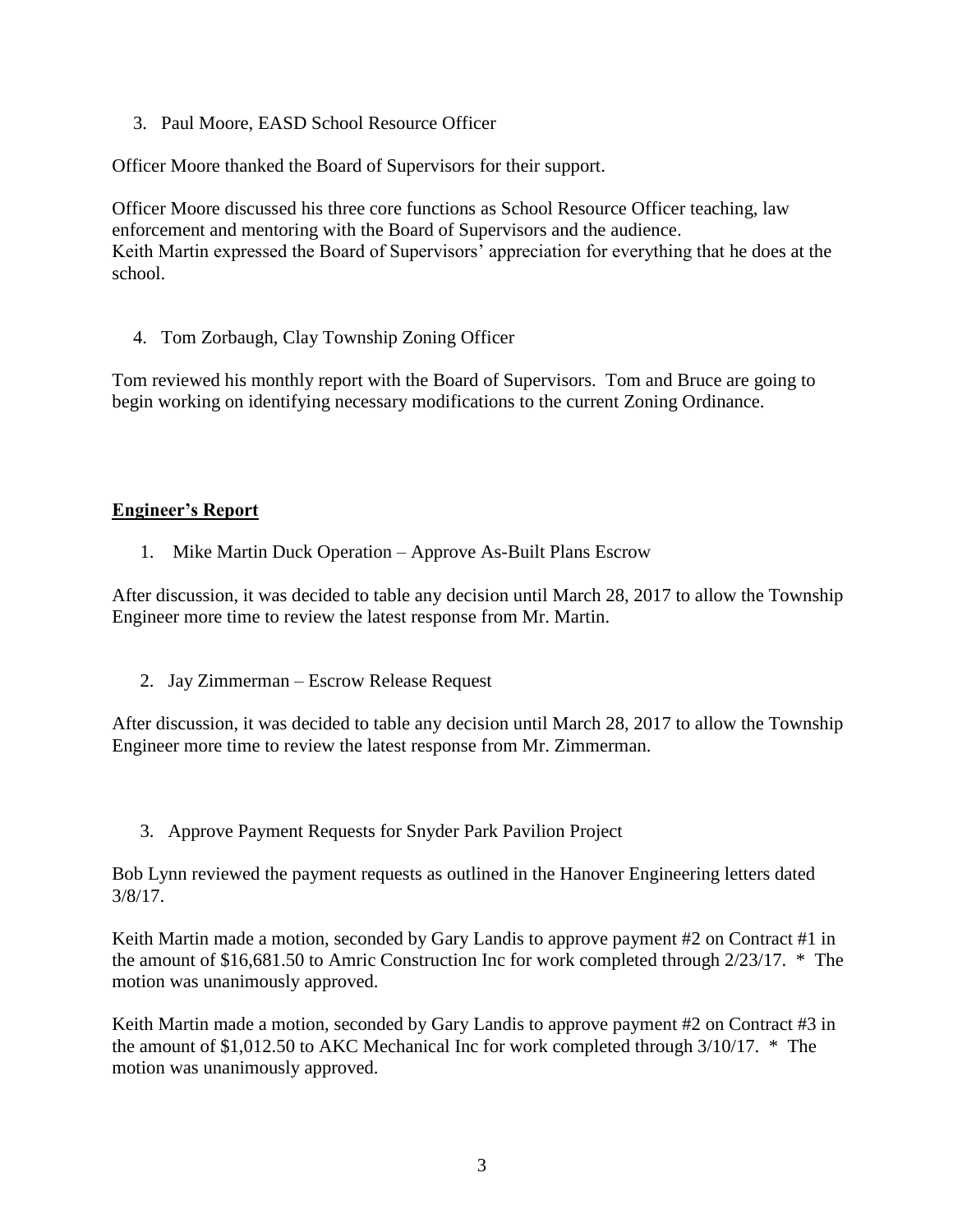Keith Martin made a motion, seconded by Gary Landis to approve payment #1 on Contract #2 in the amount of \$6,116.85 to Spotts Brothers, Inc for work completed through 2/24/17. \* The motion was unanimously approved.

## **Old Business**

1. Sewer Feasibility Study

Jennifer Mejia, Township Solicitor, is working on an Agreement and Letter of Understanding.

## **New Business**

1. Attendance at LCATS meeting on 3/29/17

Keith Martin made a motion, seconded by Gary Landis to approve attendance to the LCATS meeting on 3/29.17. \* The motion was unanimously approved.

2. Approve 2016 Municipal Wasteload Mgt Report – Hopeland Sewer Plant

After review, Keith Martin made a motion, seconded by Gary Landis to approve and execute the 2016 Municipal Wasteload Mangement Report for the Hopeland Sewer Plant. \* The motion was unanimously approved.

3. Approve Advertising for Premier R&G Zoning Map Amendment Hearing

After discussion, Keith Martin made a motion, seconded by Gary Landis to approve advertising for the hearing. The Township Manager will obtain available dates from developer and hearing date will be determined at March 28, 2017 Board of Supervisors AM meeting. \* The motion was unanimously approved.

4. Revisions to the Park Regulations Ordinance

After discussion, it was decided to table any decisions until the Township Manager can contact the Rec & Board Commission Member's for their input on the proposed revisions.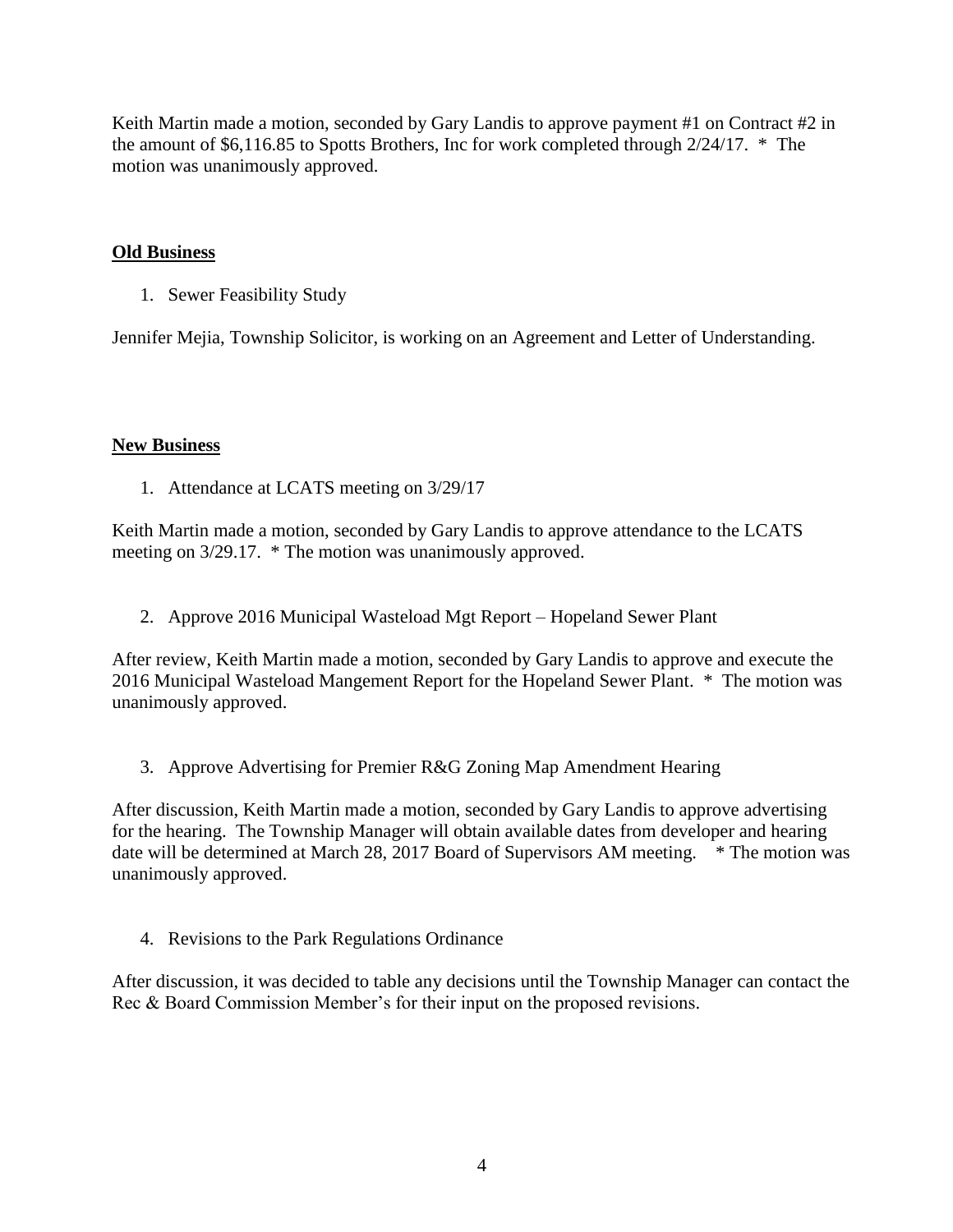5. Declaration of Snow Emergency

Keith Martin made a motion, seconded by Gary Landis to put into place a Declaration of Snow Emergency for the snow storm "Stella" anticipated to start  $3/13/17$  and carry over to  $3/14/17$ . \* The motion was unanimously approved.

6. Mobilite Data Tower

Jennifer Mejia, Township Solicitor, reviewed information on regulations available with the Board of Supervisors.

It was agreed, to request RFP from special counsel regarding the item.

#### 7. PSATS Conference Attendance

Keith Martin made a motion, seconded by Gary Landis to approve attendance to the PSATS Conference in April 23,24,25 & 26, 2017 for Earl Stauffer, Road Master; Gary Landis, Board of Supervisor and Keith Martin, Board of Supervisor (Keith will check his schedule and let the Township Manager know if he is able to attend). \* The motion was unanimously approved.

8. Building Code Appeals Solicitor

After discussion, Gary Landis made a motion, seconded by Keith Martin to appoint E Richard Young as the Building Code Appeals Solicitor at an hourly rate of \$125.00. \* The motion was unanimously approved.

## **Bills to be Paid**

General Fund

Keith Martin made a motion, seconded by Gary Landis, to approve the General Fund bills totaling \$24,964.13 for the month of February. \* The motion was approved unanimously.

#### Rec Fund

Keith Martin made a motion, seconded by Gary Landis, to approve the Recreation Fund bills totaling \$30,685.44 for the month of February. \* The motion was approved unanimously.

#### Sewer Fund

Keith Martin made a motion, seconded by Gary Landis, to approve the Sewer Fund bills totaling \$4,184.75 for the month of February. \* The motion was approved unanimously.